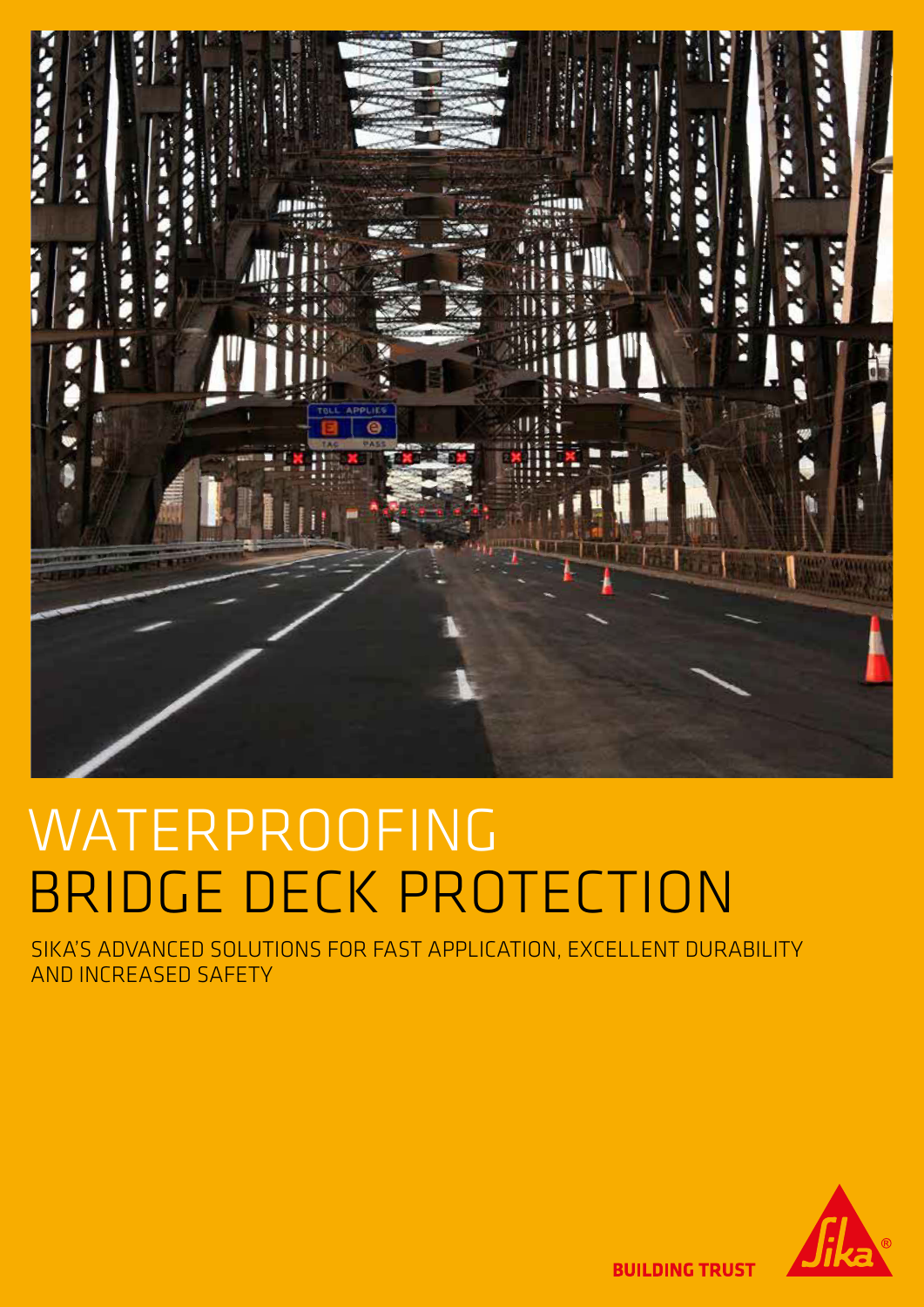## PROVEN BRIDGE DECK PROTECTION

With Sika's new high performance technology



## PROTECTION OVERVIEW

Bridges are an essential part of modern infrastructure and are often subject to the harshest weather that climates have to offer. In order to maintain the durability over its design life, special attention should be given to the protection of exposed elements and critical areas such as the bridge deck itself, to prevent serious damage to the concrete and structural reinforcement. Due to constant movement, the deck waterproofing system must be able to accommodate dynamic traffic loads and bridge cracks whilst still maintaining a strong bond with both the substrate and asphalt road surface. Bonding failure can lead to loose or rucked road surfaces allowing water, chlorides and chemicals to attack the structure, reducing the design life.

## REQUIREMENTS

- Elastic crack-bridging properties under a wide range of temperatures.
- Resistance to chlorides and aggressive chemicals such as fuel, oils and hydraulic fluids.
- Easy and safe to install under different weather conditions and suitable for different substrate conditions.
- Fast application to reduce down time.
- **E** Maintaining strong bond when vehicles break hard

## SIKA PROTECTION SOLUTIONS FOR CONCRETE BRIDGE DECKS



### Sikalastic®-841 ST / 851 WITH Sikalastic®-827 / HT

- 1. Wearing course: hot mixed asphalt / asphalt concrete (+140–180°C)
- 2. Base course: mastic asphalt (+240°C), or hot mixed asphalt / asphalt concrete (+140–180°C)
- 3. Tack-coat: Epoxy-/PU-based + Sikalastic®-827 LT/HT 4. Waterproofing layer:
- Sikalastic®-841 ST / 821 LV
- 5. Primer: Epoxy-based + broadcasted (QS 0.4–0.7 mm)
- 6. Concrete deck

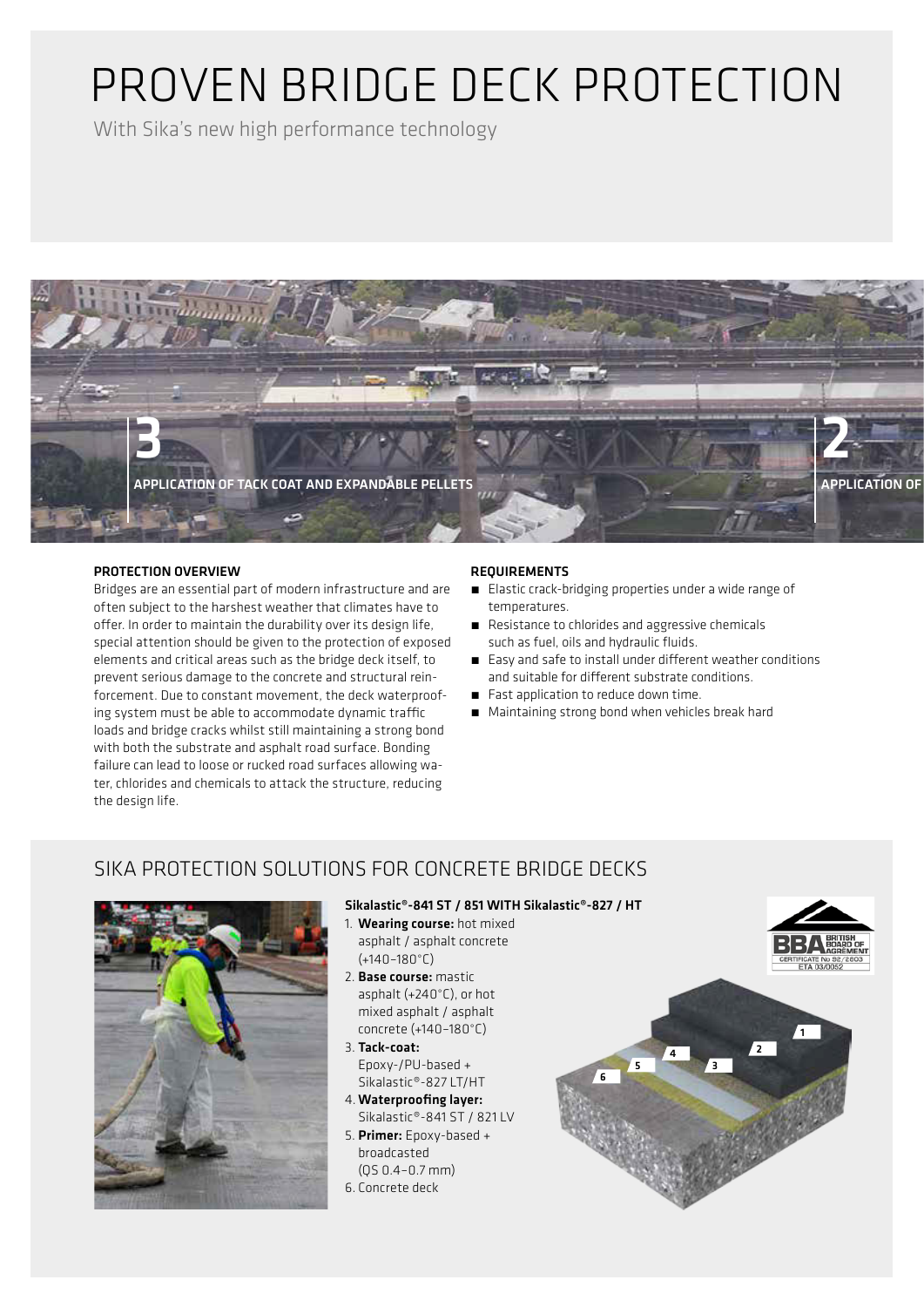

### SIKA SOLUTIONS

New technology with Sikalastic® waterproofing membrane (e.g. Sikalastic®-851 / Sikalastic®-841 ST)

- Liquid applied membrane based on Polyurethane or Polyurea
- New innovative Sikalastic®-827 pellets-system for high bond and shear strength

#### SIKA'S ADVANCED SYSTEM

- **E** Light-weight system
- Customized solution with Sika expert competence
- For new construction or refurbishment
- System build-up with different protection and bonding solutions
- ETAG 033 and BBA HAPAS certified
- Improved adhesion reduces maintenance costs & increases safety for vehicles
- **■** Global technical support

## SIKA PROTECTION SOLUTIONS FOR STEEL BRIDGE DECKS

- 1. Top coat: Sikafloor® 359 2. Wearing coat:
- Sikalastic®-8800 with aggregate injection
- 3. Waterproofing membrane: Sikalastic®-8800
- 4. Primer: SikaCor® Elastomastic Airless
- 5. Steel deck
- **E** System without asphalt topping
- **n** Directly trafficable
- **•** Very high mechanical and abrasion resistance
- **Excellent corrosion pro**tection



### Sikalastic®-8800 ONE SHOT SYSTEM SikaCor® HM Mastic + Sikalastic®-827 / HT

- 1. Wearing course: Hot mixed asphalt / asphalt concrete (+140–180°C)
- 2. Base course: mastic asphalt (+240°C), or hot mixed asphalt / asphalt concrete (+140–180°C)
- 3. SikaCor® HM Mastic + Sikalastic®-827 / HT pellets broadcast
- 4. Primer: 2-componentepoxy SikaCor® HM Primer
- 5. Steel deck > 12 mm

■ Thin layer corrosion protection

5

4

3

■ Good bonding and high shear strength to asphalt under different application temperatures

2

1